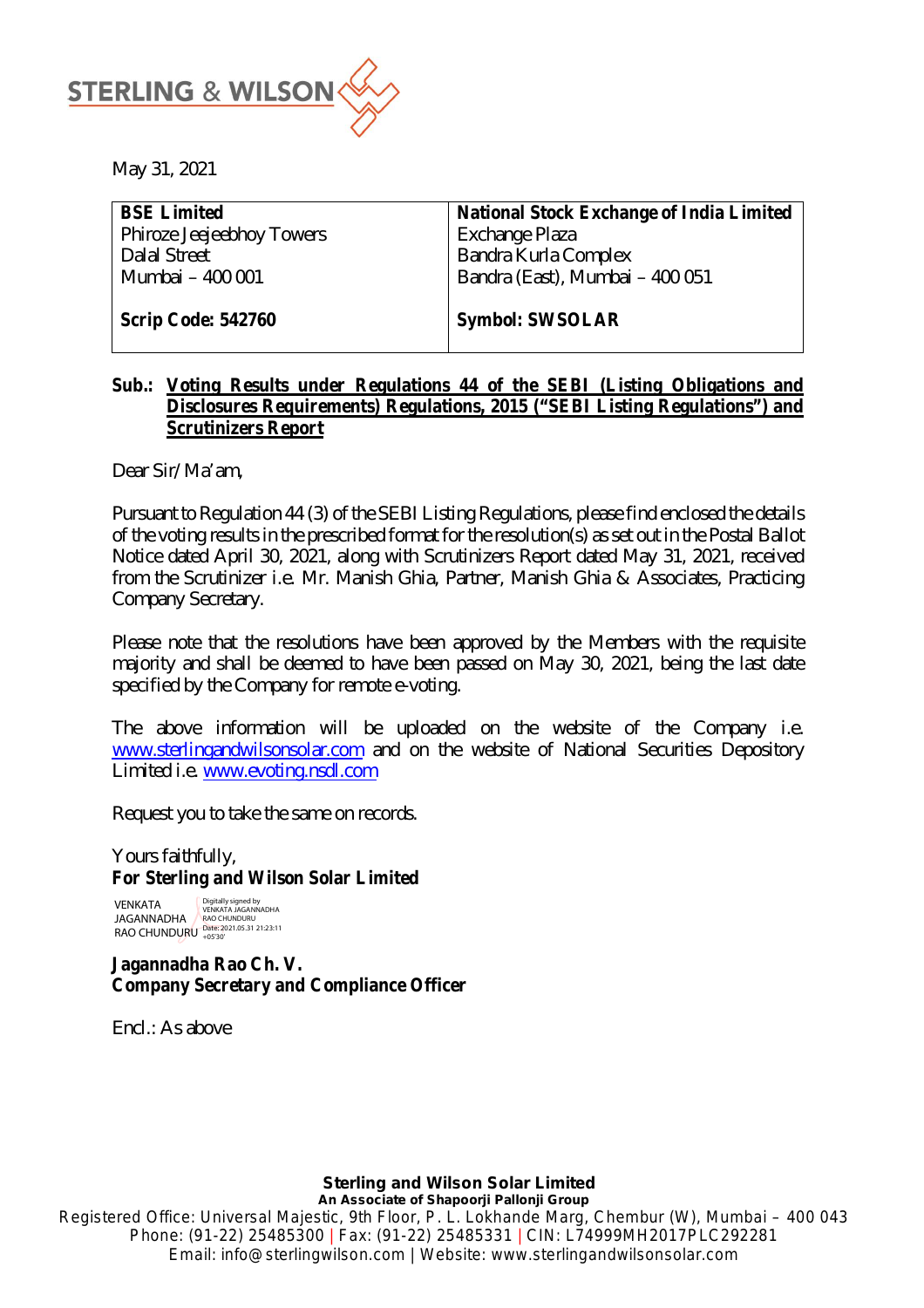# **Sterling and Wilson Solar Limited**

**Last Date of Postal Ballot and E Voting : May 30, 2021**

**Total number of shareholders on record date (23rd April, 2021) : 45994**

**No. of shareholders present in the meeting either in person or through proxy: Not Applicable**

#### Public: 0 Promoters and Promoter Group: 0

No. of shareholders attended the meeting through video conferencing ("VC") / Other Audio Visual Means ("OAVM"): Not Applicable

Promoters and Promoter Group: 0

Public: 0

|                                                                              | <b>Sterling and Wilson Solar Limited</b> |                       |                                                                               |                               |                        |                 |                           |                            |
|------------------------------------------------------------------------------|------------------------------------------|-----------------------|-------------------------------------------------------------------------------|-------------------------------|------------------------|-----------------|---------------------------|----------------------------|
| <b>Resolution Required: (Special)</b>                                        |                                          |                       | 1 - Approval of Sterling and Wilson Solar Limited Employee Stock Option Plan. |                               |                        |                 |                           |                            |
| Whether promoter/ promoter group are interested in<br>the agenda/resolution? |                                          |                       | <b>INo</b>                                                                    |                               |                        |                 |                           |                            |
| Category                                                                     | Mode of                                  |                       |                                                                               |                               |                        |                 |                           |                            |
|                                                                              | Voting                                   |                       | No. of                                                                        | % of Votes Polled             | No. of                 | No. of          | % of Votes in             | % of Votes                 |
|                                                                              |                                          | No. of<br>shares held | votes<br>polled                                                               | on outstanding<br>shares      | $Votes - in$<br>favour | <b>Votes</b>    | favour on votes<br>polled | against on votes<br>polled |
|                                                                              |                                          | $[1]$                 | [2]                                                                           | $[3] = \{ [2] / [1] \}$ * 100 | [4]                    | -Against<br>[5] | [6]={[4]/[2]}*100         | $[7] = {[5]/[2]}$ *100     |
|                                                                              | E-Votina                                 |                       | 98222580                                                                      | 88.3117                       | 98222580               |                 | 100.0000                  | 0.0000                     |
|                                                                              | Poll                                     | 111222580             |                                                                               | 0.0000                        |                        |                 | 0.0000                    | 0.0000                     |
| Promoter and Promoter                                                        | Postal                                   |                       |                                                                               |                               |                        |                 |                           |                            |
| Group                                                                        | <b>Ballot</b>                            |                       |                                                                               | 0.0000                        | 0                      |                 | 0.0000                    | 0.0000                     |
|                                                                              | <b>Total</b>                             |                       | 98222580                                                                      | 88.3117                       | 98222580               | 0               | 100.0000                  | 0.0000                     |
|                                                                              | E-Votina                                 |                       | 16726306                                                                      | 75.6893                       | 4706946                | 12019360        | 28.1410                   | 71.8590                    |
|                                                                              | Poll                                     |                       |                                                                               | 0.0000                        | U                      |                 | 0.0000                    | 0.0000                     |
| <b>Public Institutions</b>                                                   | Postal                                   | 22098638              |                                                                               |                               |                        |                 |                           |                            |
|                                                                              | <b>Ballot</b>                            |                       |                                                                               | 0.0000                        | 0                      |                 | 0.0000                    | 0.0000                     |
|                                                                              | <b>Total</b>                             |                       | 16726306                                                                      | 75.6893                       | 4706946                | 12019360        | 28.1410                   | 71.8590                    |
|                                                                              | E-Voting                                 |                       | 1984442                                                                       | 7.3392                        | 1746542                | 237900          | 88.0117                   | 11.9883                    |
| <b>Public Non Institutions</b>                                               | Poll                                     |                       |                                                                               | 0.0000                        | 0                      |                 | 0.0000                    | 0.0000                     |
|                                                                              | Postal                                   | 27038782              |                                                                               |                               |                        |                 |                           |                            |
|                                                                              | <b>Ballot</b>                            |                       |                                                                               | 0.0000                        | 0                      |                 | 0.0000                    | 0.0000                     |
|                                                                              | Total                                    |                       | 1984442                                                                       | 7.3392                        | 1746542                | 237900          | 88.0117                   | 11.9883                    |
| <b>Total</b>                                                                 |                                          | 160360000             | 116933328                                                                     | 72.9193                       | 104676068              | 12257260        | 89.5177                   | 10.4823                    |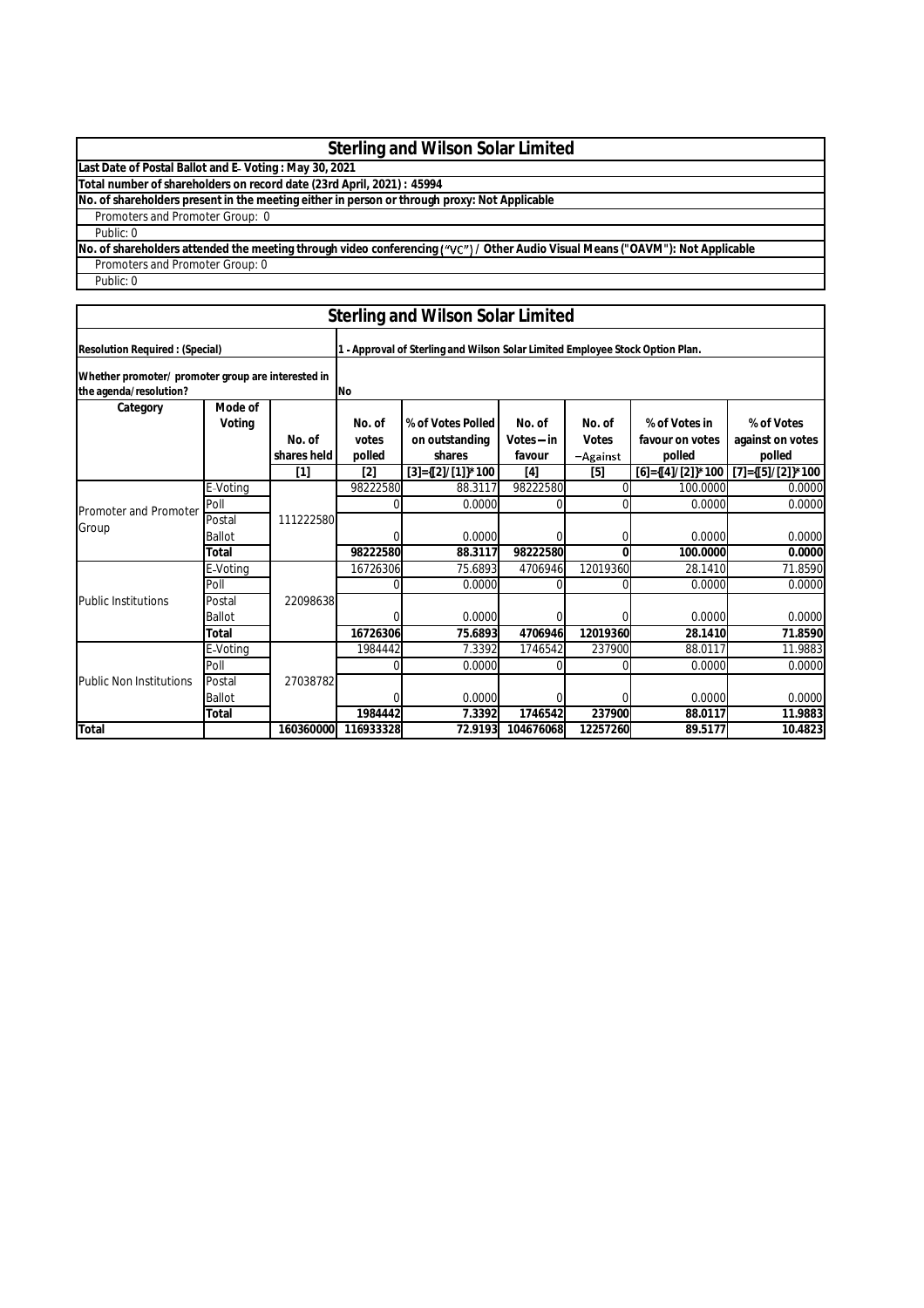# **Sterling and Wilson Solar Limited**

**Last Date of Postal Ballot and E Voting : May 30, 2021**

**Total number of shareholders on record date (23rd April, 2021) : 45994**

**No. of shareholders present in the meeting either in person or through proxy: Not Applicable**

Promoters and Promoter Group: 0

Public: 0

No. of shareholders attended the meeting through video conferencing ("VC") / Other Audio Visual Means ("OAVM"): Not Applicable

Promoters and Promoter Group: 0

Public: 0

|                                                                              |                   |                       |                           | <b>Sterling and Wilson Solar Limited</b>                                                                                                                                                               |                                |                                    |                                            |                                          |
|------------------------------------------------------------------------------|-------------------|-----------------------|---------------------------|--------------------------------------------------------------------------------------------------------------------------------------------------------------------------------------------------------|--------------------------------|------------------------------------|--------------------------------------------|------------------------------------------|
| <b>Resolution Required: (Special)</b>                                        |                   |                       | outside India.            | 2 - To extend the benefits of the Sterling and Wilson Solar Limited Employee Stock Option Plan to its<br>employees, including the employees of branches/subsidiary companies of the Company, within or |                                |                                    |                                            |                                          |
| Whether promoter/ promoter group are interested in<br>the agenda/resolution? |                   |                       | <b>INo</b>                |                                                                                                                                                                                                        |                                |                                    |                                            |                                          |
| Category                                                                     | Mode of<br>Voting | No. of<br>shares held | No. of<br>votes<br>polled | % of Votes Polled<br>on outstanding<br>shares                                                                                                                                                          | No. of<br>Votes – in<br>favour | No. of<br><b>Votes</b><br>-Against | % of Votes in<br>favour on votes<br>polled | % of Votes<br>against on votes<br>polled |
|                                                                              |                   | $[1]$                 | $[2]$                     | $[3] = \{ [2] / [1] \}$ * 100                                                                                                                                                                          | [4]                            | $[5]$                              | $[6] = \{ [4] / [2] \}$ * 100              | [7]={[5]/[2]}*100                        |
|                                                                              | E-Votina          |                       | 98222580                  | 88.3117                                                                                                                                                                                                | 98222580                       | 0                                  | 100.0000                                   | 0.0000                                   |
| Promoter and Promoter                                                        | Poll              |                       |                           | 0.0000                                                                                                                                                                                                 |                                |                                    | 0.0000                                     | 0.0000                                   |
| Group                                                                        | Postal            | 111222580             |                           |                                                                                                                                                                                                        |                                |                                    |                                            |                                          |
|                                                                              | <b>Ballot</b>     |                       |                           | 0.0000                                                                                                                                                                                                 |                                | 0                                  | 0.0000                                     | 0.0000                                   |
|                                                                              | Total             |                       | 98222580                  | 88.3117                                                                                                                                                                                                | 98222580                       | U                                  | 100.0000                                   | 0.0000                                   |
|                                                                              | E-Voting          |                       | 16726306                  | 75.6893                                                                                                                                                                                                | 4706946                        | 12019360                           | 28.1410                                    | 71.8590                                  |
|                                                                              | Poll              |                       |                           | 0.0000                                                                                                                                                                                                 |                                |                                    | 0.0000                                     | 0.0000                                   |
| <b>Public Institutions</b>                                                   | Postal            | 22098638              |                           |                                                                                                                                                                                                        |                                |                                    |                                            |                                          |
|                                                                              | <b>Ballot</b>     |                       |                           | 0.0000                                                                                                                                                                                                 |                                |                                    | 0.0000                                     | 0.0000                                   |
|                                                                              | Total             |                       | 16726306                  | 75.6893                                                                                                                                                                                                | 4706946                        | 12019360                           | 28.1410                                    | 71.8590                                  |
|                                                                              | E-Voting          |                       | 1986168                   | 7.3456                                                                                                                                                                                                 | 1746176                        | 239992                             | 87.9168                                    | 12.0832                                  |
| <b>Public Non Institutions</b>                                               | Poll              |                       |                           | 0.0000                                                                                                                                                                                                 |                                | U                                  | 0.0000                                     | 0.0000                                   |
|                                                                              | Postal            | 27038782              |                           |                                                                                                                                                                                                        |                                |                                    |                                            |                                          |
|                                                                              | <b>Ballot</b>     |                       |                           | 0.0000                                                                                                                                                                                                 |                                | U                                  | 0.0000                                     | 0.0000                                   |
|                                                                              | <b>Total</b>      |                       | 1986168                   | 7.3456                                                                                                                                                                                                 | 1746176                        | 239992                             | 87.9168                                    | 12.0832                                  |
| <b>Total</b>                                                                 |                   | 160360000             | 116935054                 | 72.9203                                                                                                                                                                                                | 104675702                      | 12259352                           | 89.5161                                    | 10.4839                                  |

#### **For Sterling and Wilson Solar Limited**

VENKATA<br>JAGANNADHA<br>RAO CHUNDURU Digitally signed by VENKATA<br>JAGANNADHA RAO<br>CHUNDURU<br>Date: 2021.05.31 21:20:34<br>+05'30'

**Jagannadha Rao Ch. V. Company Secretary**

**May 31, 2021**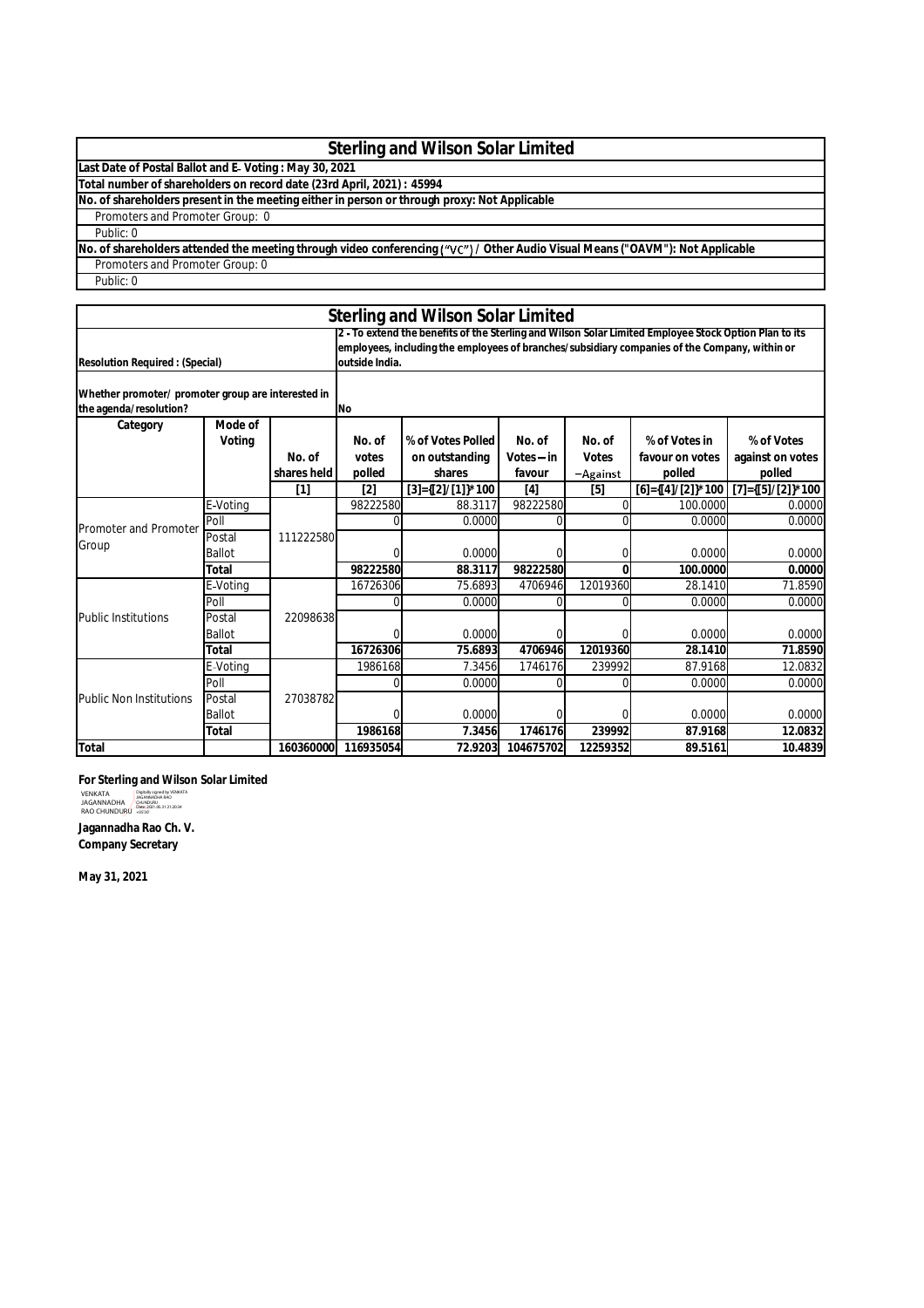**Manish Ghia & Associates** 

1 :+91 22 2681 5400 **<sup>3</sup>**: info@mgconsulting.in **t) : www.mgconsulting.in**

 $\mathbf m$ anish $\mathbf 0$ hia & associates COMPANY SECRETARIES

**CONFIDENTIAL** 

Date: May 31, 2021

**To** 

**The Chairperson/ Company Secretary Sterling and Wilson Solar Limited**  Universal Majestic, 9**th** Floor, P. L. Lokhande Marg, Chembur (West), Mumbai-400043

Sir

#### **Sub.: Scrutinizer's Report for passing of resolution through Postal Ballot (e-votlng)**

I have completed the assignment as the Scrutinizer for the Postal Ballot process under Section 110 of the Companies Act, 2013 ('the Act') read with Companies (Management and Administration) Rules, 2014 as amended from time to time and Regulation 44 of the SEBI (Listing Obligations and Disclosure Requirements) Regulations, 2015 and I submit herewith my report for your necessary further action.

I further report that the electronic data and all other relevant records relating to the Remote E-Voting during the Postal Ballot process, shall remain in my safe custody until the Chairman considers, approves and signs the Minutes of the aforesaid Postal Ballot and thereafter the same will be handed over to the Chairman/Company Secretary & Compliance Officer of the Company for safe keeping.

I request you to preserve electronic data and all other relevant records as required under Rule 22 of Companies (Management and Administration) Rules, 2014.

Thanking you,

**For Manish Ghia & Associates Company Secretaries** MUMBA  $\mathcal{L}$ 

**CS Mannish L Ghia Partner M. No. FCS 6252; C. P. No.3531**

**Encl: as above**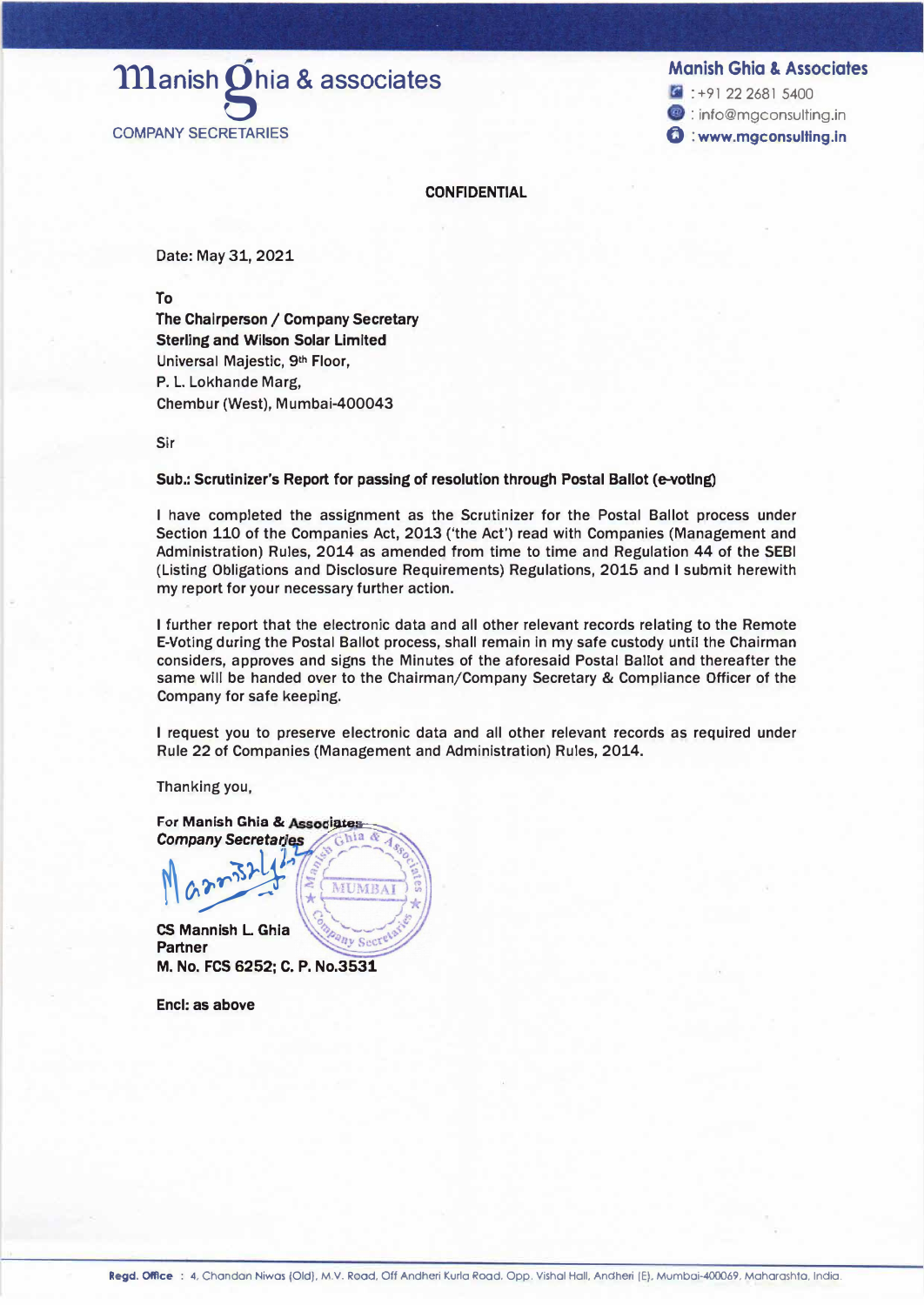# **Manish Ohia & associates** COMPANY SECRETARIES

# **Manish Ghia & Associates**

**fa** : +91 22 2681 5400 **9** : info@mgconsulting.in @ : **www.mgconsultlng.ln**

## **SCRUTINIZER REPORT**

*[Pursuant to Section* 110 of *the Companies Act, 2013 and Rule 20 and 22* of *Companies (Management and Administration) Rules, 2014]*

To

The **Chairperson/ Company Secretary Sterling and WIison Solar Limited**  Universal Majestic, 91h Floor, P. L. Lokhande Marg, Chembur (West), Mumbai-400043

Dear Sir,

**Sub: Scrutinizer's Report for passing of resolution through Postal Ballot (remote e-votlng).** 

I, CS Manish L. Ghia, Partner, M/s. Manish Ghia & Associates, Company Secretaries, Mumbai was appointed as Scrutinizer by the Board of Directors of the Company for the purpose of scrutinizing the process of voting through Postal Ballot ("remote e-voting") in terms of the provisions of Section 110 of the Companies Act, 2013 ('the Act') read with Rule 20 & 22 of the Companies (Management and Administration) Rules, 2014 ('the rules') as amended from time to time and Regulation 44 of SEBI (Listing Obligations and Disclosure Requirements) Regulations, 2015 ('the regulations') in a fair and transparent manner, for passing of the resolution as mentioned In the Postal Ballot Notice dated 22**nd** March, 2021 ("Notice"), issued by the Company in accordance with General Circular No. 14/2020 dated 08th April, 2020, Circular No. 17/2020 dated 13th April, 2020 and Circular No. 33/2020 dated 28th September, 2020, respectively, issued by Ministry of Corporate Affairs, Government of India (hereinafter referred to as "MCA Circulars").

- 1. The Postal Ballot conducted through remote e-voting in terms of MCA Circulars, has been completed and now I submit my report as under:
- 1.1 The management of the Company is responsible to ensure compliance with the requirements of the Act and Rules made thereunder including the above-mentioned MCA Circulars and the regulations. Our responsibility as Scrutinizer is restricted to make Scrutinizers Report of the votes cast in favor and against the resolution(s) stated in the Notice.
- 1.2 The Company had availed the e-voting platform/facility offered by National Securities Depository Limited (NSDL) for conducting Postal Ballot process through remote evoting.



**Page 1 of 4**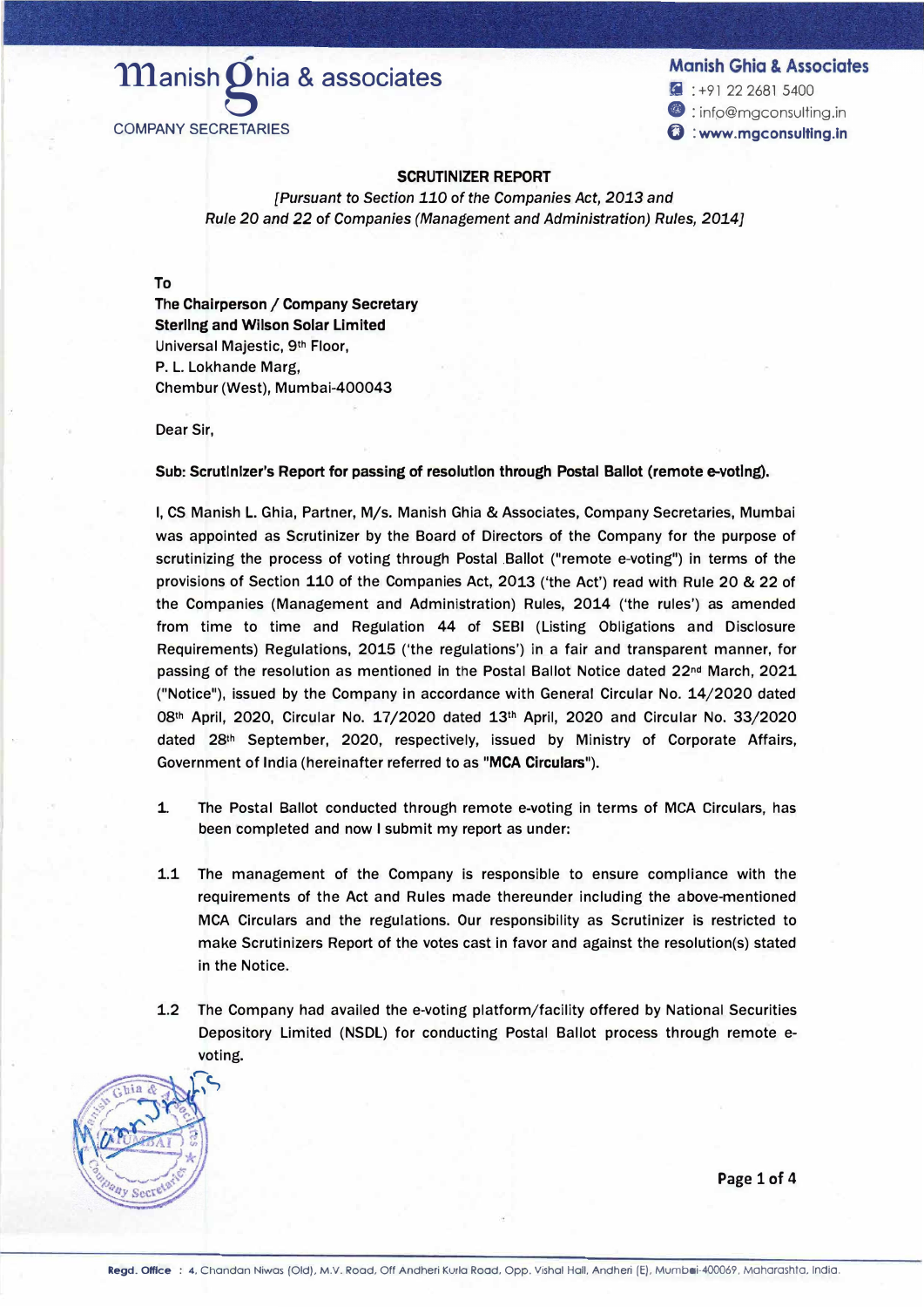- **1.3 The Company on Friday, 30th April, 2021, completed the dispatch of the Notice only through electronic mode to those members whose e-mail addresses were registered with the Company/Depositories as on the cut-off date being, 23**rd **April, 2021.**
- **1.4 As per applicable provisions of the rules, the Company had published an advertisement about completion of dispatch of Notice as above, provision of remote e-voting facility and other mandated particulars in English Newspaper "Financial Express" and Marathi Newspaper "Nav Sakti" on Saturday, 1st May, 2021.**
- **1.5 The remote e-voting period commenced on Saturday, 1st May, 2021, 9:00 a.m. (1ST} onwards and ended on Sunday, 30th May, 2021 at 5.00 p.m. (1ST).**
- **1.6 Votes cast through remote e-vottng till 5.00 p.m. on Sunday, 30th May, 2021 being the last date and time fixed by the Company for voting, are considered for my scrutiny.**
- **1.7 The e-voting module was disabled by NSDL on Sunday, 30th May, 2021 after 5.00 p.m. and as required under the rules the votes cast under the remote e-voting facility during the Postal Ballot period, were unblocked in the presence of Mr. Vivek Thakur and Ms. Tarushi Saraff who are not in employment with the Company; thereafter the data of remote e-voting was downloaded and the Shareholding was matched/confirmed with the Register of Members of the Company/List of Beneficiaries maintained by the Company/its Registrar and Share Transfer Agents / Depositories as on the cut-off date i.e., Friday, 23**rd **April, 2021.**
- **1.8 The remote e-voting data was scrutinized for verification of votes cast in favor and against the resolution.**
- **2. The summary of the voting through remote e-voting is as follows:**

**Resolution No.1: Special Resolution** 

**Approval of Sterling and Wilson Solar Limited Employee Stock Option Plan** 

(i) **Voted in favour of the resolution:**

| <b>Number</b> | οf | members Number of valid votes cast   % of total number of valid |            |
|---------------|----|-----------------------------------------------------------------|------------|
| voted         |    | by them                                                         | votes cast |
| 282           |    | 104676068                                                       | 89.52      |

**(ii) Voted against the resolution:**

| <b>Number</b><br>οf<br>voted | members Number of valid votes cast   % of total number of valid<br>by them | votes cast |
|------------------------------|----------------------------------------------------------------------------|------------|
| 70                           | 12257260                                                                   | 10.48      |
|                              |                                                                            |            |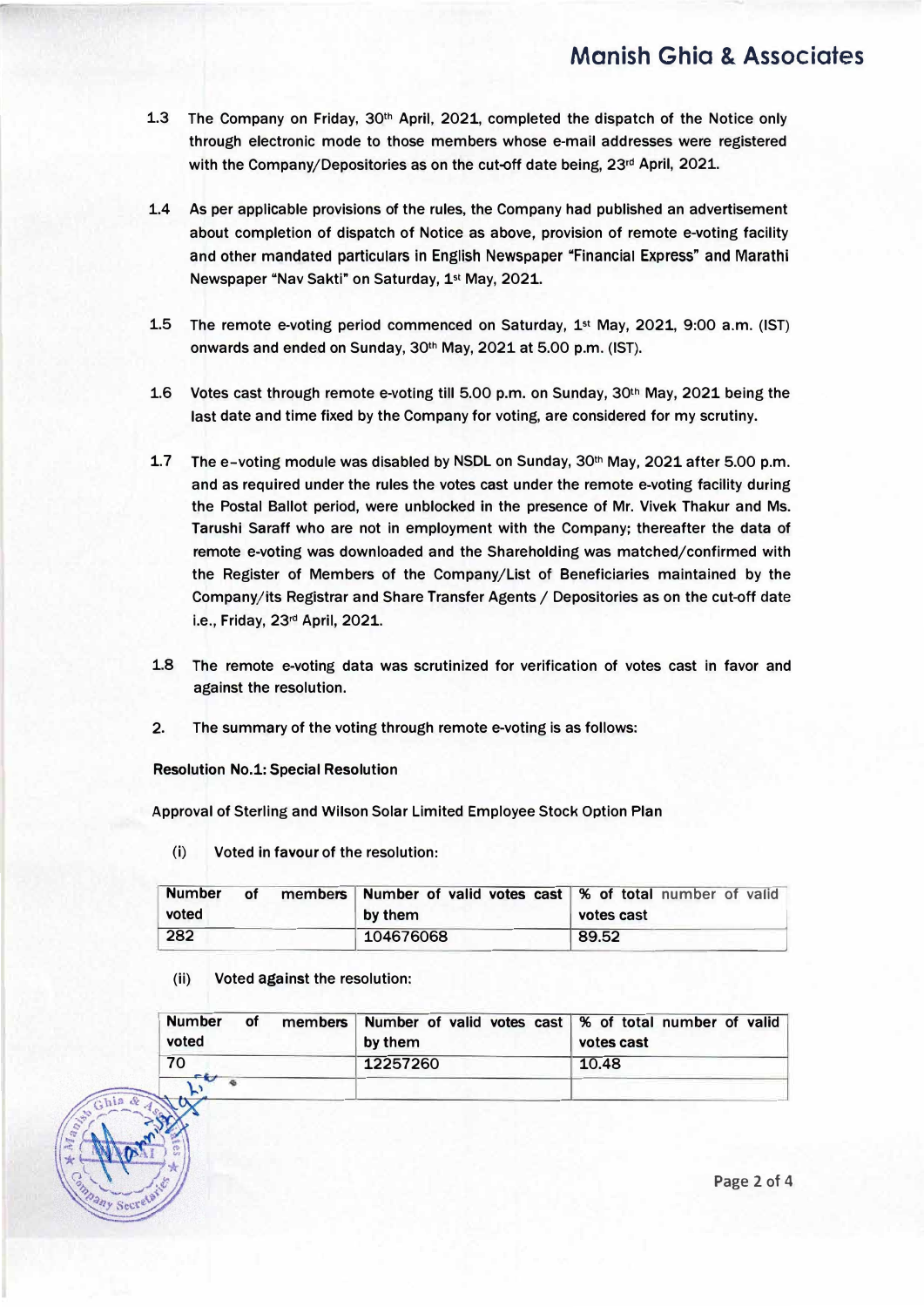# **Mcnish Ghio & Associates**

#### **( iii) Invalid votes:**

| <b>Number</b><br>whose<br>declared invalid | votes | of members Number of Invalld votes | were   cast by them |  |  |
|--------------------------------------------|-------|------------------------------------|---------------------|--|--|
|                                            |       |                                    | O                   |  |  |

### **Resolution No. 2: Special Resolution**

**To extend the benefits of the Sterling and Wilson Solar Limited Employee Stock Option Plan to its employees, including the employees of branches/ subsidiary companies of the Company, within or outside India** 

(I) **Voted In favour of the resolution:**

| <b>Number</b><br>voted | οf | members   Number of valid votes cast   % of total number of valid<br>by them | votes cast |
|------------------------|----|------------------------------------------------------------------------------|------------|
| 279                    |    | 104675702                                                                    | 89.52      |

#### (ii) **Voted against the resolution**

| <b>Number</b> | οf | members Number of valid votes cast \% of total number of valid |            |
|---------------|----|----------------------------------------------------------------|------------|
| voted         |    | by them                                                        | votes cast |
| 75            |    | 12259352                                                       | 10.48      |

#### (Iii) **Invalid votes:**

| declared invalld | whose votes | Number of members Number of invalid votes<br>were $\vert$ cast by them |
|------------------|-------------|------------------------------------------------------------------------|
|                  |             |                                                                        |

**You may accordingly declare the result of the remote e-voting by Postal Ballot.** 

**For Manish Ghia & Associates Company Secretaries**  $chia$ Unique ID: P2006MH007100) Z. MUMBAI CS Mannish L. Ghia Pany Secreta **Partner M. No. FCS 6252, C.P. No. 3531 PR822/2020** 

**Place: Mumbai Date: May 31, 2021 UDIN: F006252C000400021**